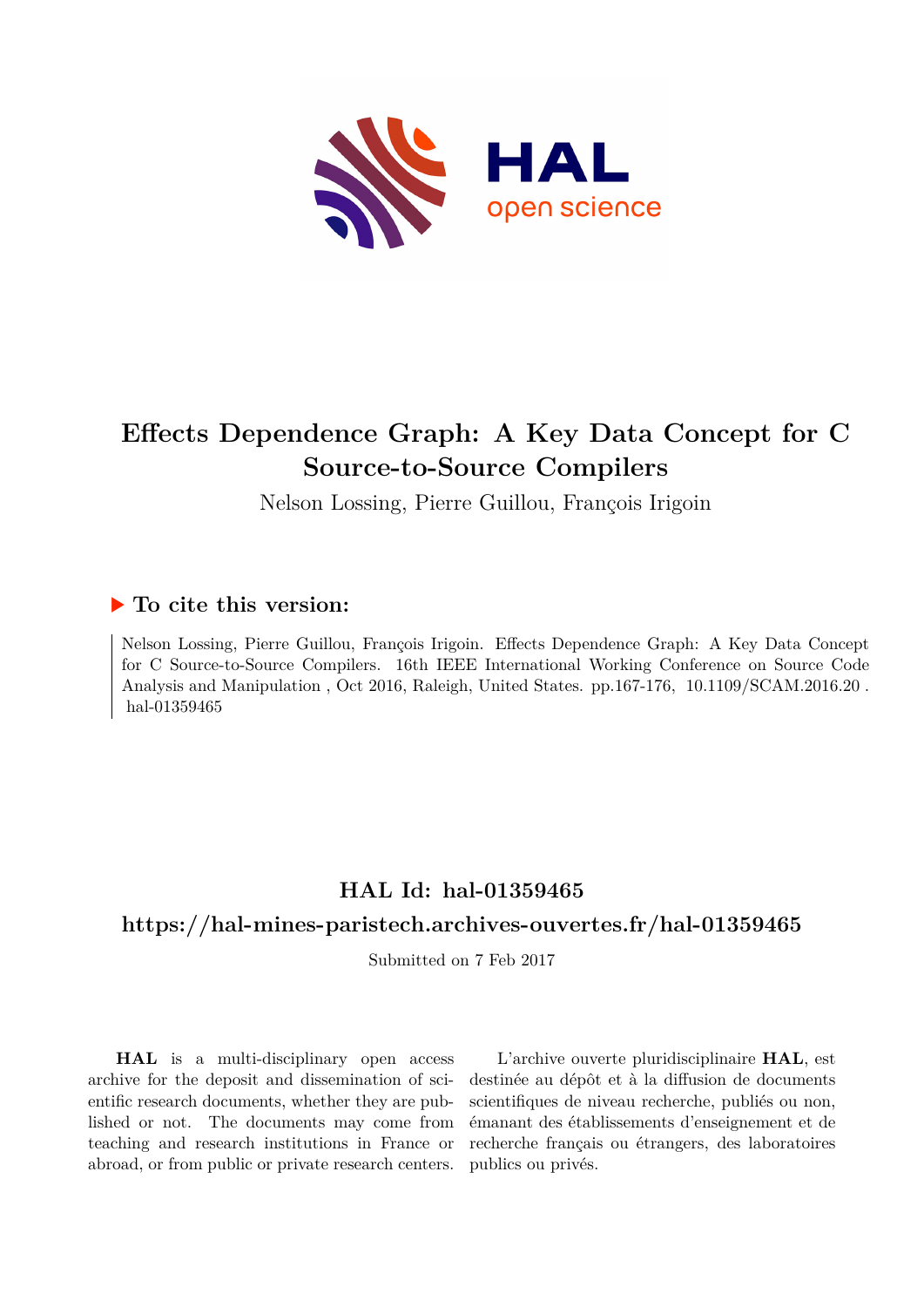# Effects Dependence Graph: A Key Data Concept for C Source-to-Source Compilers

Nelson Lossing MINES ParisTech, PSL Research University <nelson.lossing@mines-paristech.fr>

Pierre Guillou MINES ParisTech, PSL Research University <pierre.guillou@mines-paristech.fr>

Francois Irigoin MINES ParisTech, PSL Research University <francois.irigoin@mines-paristech.fr>

*Abstract***—Optimizations, transformations and analyses are applied to programs by compilers at the intermediate representation level, which usually does not include explicit variable declarations. This description level is fine for middle-ends and for source-to-source optimizers of simple languages. Meanwhile, the C language has become much more flexible since the C99 standard, and let variable and type declarations appear almost anywhere in source code.**

**We present in this paper a new concept to manage C99 declarations in a source-to-source compiler: the Effects Dependence Graph, which is an extension of the classical Data Dependence Graph. It deals particularly efficiently with user-defined type declarations or dependent types like Variable-Length Array. It is also interesting because no legal scheduling transformation is hindered and because existing algorithms are either not or slightly modified. Finally it reduces the need for variable, struct and array privatization or live range analyses in automatic parallelizers.**

**To the best of our knowledge, the declaration issue is ignored in the literature: existing C source-to-source compilers either do not support C99, or accept only restricted portions of code, and production compilers use low-level intermediate representations, possibly with annotations. In this way our solution addresses a wider range of compiler analysis issues.**

#### I. Introduction

Program optimizations, transformations and analyses are applied to intermediate representations (IR), traditionally built with basic blocks of three-address code and a control flow graph. These representations usually do not include explicit variable declarations, because these have been processed by a previous pass and have generated constant addresses in the static area or offsets for stack allocations. Typing information is lost or preserved in annotations. This description level is used, for instance, in the Optimization chapter of the Dragon Book [1]. Although it is fine for middle-ends and for source-tosource optimizers of simple languages, such as Fortran 77, which separate declarations from executable statements, parallelizers must revisit variable allocations using a privatization phase or a live-range analysis.

Meanwhile, the C language, especially its C99 standard [2], is now much more flexible than in the K&R era. Variable and type declarations, which include expressions

```
int foo () {
   int i, result =0;
   for(i=1; i < 10; i++) {
      int a[i];
      result += bar(a, i);}
   return result ;
}
```


to define initial values and dependent types, can appear almost anywhere in the source code to improve readability and locality at no stack space expense. Listing 1 shows an example of Variable-Length Array declaration that we want to address at the source level in this article. After transformation, the output source code has to be as close as possible to the input code and easy to read by a programmer. Thus source-to-source compiler passes that schedule statements, such as loop parallelization, distribution, interchange or polyhedral optimization, have necessarily to deal with type and variable declarations.

However, these statements have no or little impact in terms of the classical def-use chains or data dependence graphs [1][3][4], which deal only with store memory accesses. As a consequence, C declarations would be (incorrectly) moved away from the statements that use the declared variables, with no respect for the scope information. We propose in this paper a method to fix this problem without modifying the classically-used compilation algorithms.

We have explored three main techniques applicable for a source-to-source framework. The first one is to move the declarations at the main scope level. The second one is to mimic a conventional binary compiler and to transform typedef and declaration statements into memory operations, which is, for instance, what is performed in Clang. The third one is to extend def-use chains and data dependence graphs to encompass effects [5] on the environment and on the mapping defining named types.

Our contributions consist in this extended dependence graph, a discussion about its implementation, and its impact on traditional source-to-source transformations.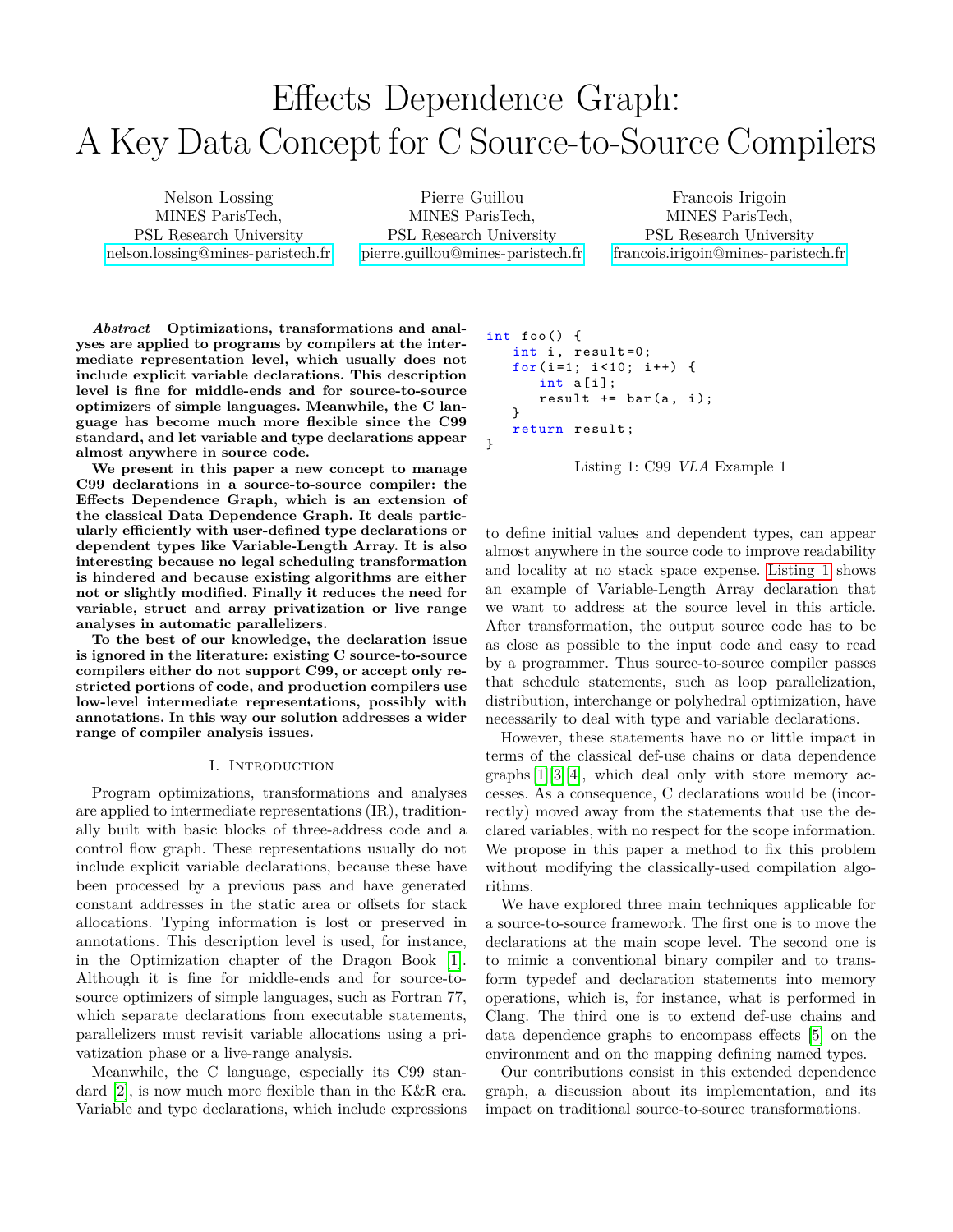In Section II, we motivate the use of C source-to-source compilation and the differences between source-to-source and classical compilers. We then provide in Section III some background information about the semantics of a programming language. We review in Section IV the standard use-def chains and Data Dependence Graph, and discuss some solutions for source-to-source compiler to manage declarations. We introduce in Section V our proposed extension, the Effects Dependence Graph (FXDG), to replace the Data Dependence Graph (DDG) as argument to existing scheduling compilation passes. We look at its impact on passes in Section VI and observe that the new effect arcs are sometimes detrimental, and must be filtered out, or insufficient. The related work is discussed in Section VII. The paper contributions are recalled and future work is presented in Section VIII.

#### II. MOTIVATION

We motivate below the use of source-to-source compilation for C programs. First, we describe a list of nonexhaustive compilation schemes where using a source-tosource compiler is relevant. We present then the advantages of source-to-source compilation and finally, we show how the C99 standard interferes with traditional sourceto-source code transformations.

#### *A. When To Use Source-to-Source Compilers or High-Level Intermediate Representations?*

Source-to-source C compilers are useful to postprocess C code generated by DSL compilers because these compilers may generate very peculiar C codes, unexpected by C production compilers. The postprocessing is thus factored out of DSL compilers, without impacting production compilers. Since the common user of a DSL is not forcefully its implementer and may not have the knowledge to tinker with the DSL compiler, using source-to-source compilers may be a good choice to apply new analyses and transformations not implemented in the DSL compiler. For instance, the PGAS compiler of Chapel [6] uses C as output language.

Source-to-source C compilers are also useful to preprocess application C code and to isolate automatically or semi-automatically specific parts that require a special treatment, for instance to offload them to a hardware accelerator, be it GPU- or FPGA-based [7][8]. Only one version of the source code can be used for application development on a homogeneous machine.

High-level IR could also be used in a compiler to deal with the same issues and to provide more information about types and memory management to some optimization passes, especially when IR support explicitly parallel constructs. Currently, the IR used by GCC and LLVM are too low-level for direct loop parallelization. Loops are not preserved in their CFG-based representation. Neither are multidimensional array accesses, nor local variable declarations. All this information must be either carried

by annotations or rebuilt. It might be better to use two IR, a high- and a low-level one.

Finally source-to-source compilers are useful to develop complex passes, because their high-level IR can be converted back to C and be executed at any step. For the same reason, they have a pedagogical interest both for students and for the feedback provided to users.

#### *B. Why Use C Source-to-Source Compilers?*

DSLs often are niche projects which concentrate on a narrow set of applications. Hence it can be difficult for anyone but the maintainers to implement new optimizations in a DSL compiler. Using a source-to-source compiler as a backend to a DSL compiler can lead to optimized code without the need of the DSL developers. This solution is also resilient to a suspension of the DSL project.

The output code of a source-to-source compiler is more readable than a classical compiler. For a developer's point of view, it is more convenient to have source and output code in the same language when the output code has to be reused, contrary to assembly code or low-level intermediate representation such as LLVM-IR, especially in the case of tricky declarations such as Variable Length Arrays (*VLA*).

```
void foo (int n) {
  int a[n];
  /* \dots */}
```
Listing 2: *VLA* Example 2

Listing 2 shows a simplified example of *VLA* used in a declaration written in C, typical of scientific or signal processing programs, where a temporary array can be allocated on the stack although its size is unknown at compile time and possibly varying during the execution.

| ;int a[n]; |                                           |
|------------|-------------------------------------------|
| mov        | $-0x24$ ( $\%$ rbp), $\%$ eax             |
|            | movslq %eax,%rdx                          |
| sub        | $%$ $x1$ , $xdx$                          |
| mov        | $\sqrt[6]{rdx}$ , -0x18 $(\sqrt[6]{rbp})$ |
|            | movslq %eax,%rdx                          |
| mov        | $\sqrt[6]{rdx}, \sqrt[6]{r10}$            |
| mov        | 0x0, x11d                                 |
|            | movslq %eax,%rdx                          |
| mov        | %rdx, %r8                                 |
| mov        | \$0x0,%r9d                                |
| cltq       |                                           |
| shl        | $0x2,$ , $x$                              |
| lea        | $0x3$ $(\%$ rax $),$ ordx                 |
| mov        | $0x10, %$ eax                             |
| sub        | $%$ $x1,$ $x$                             |
| add        | %rdx,%rax                                 |
| mov        | \$0x10,%esi                               |
| mov        | $0x0$ , $%$ edx                           |
| div        | %rsi                                      |
| imul       | $%x10,$ , $xx,$ $xx$                      |
| sub        | %rax,%rsp                                 |
| mov        | %rsp,%rax                                 |
| add        | $0x3$ , $x$ rax                           |
| shr        | $0x2,$ $x = 0$                            |
| shl        | $$0x2$ , $%$ rax                          |
| mov        | %rax,-0x10(%rbp)                          |

Listing 3: *VLA* Example 2 – Assembly version (obtained with  $\text{gcc}$  -00 -g and objdump -d -S)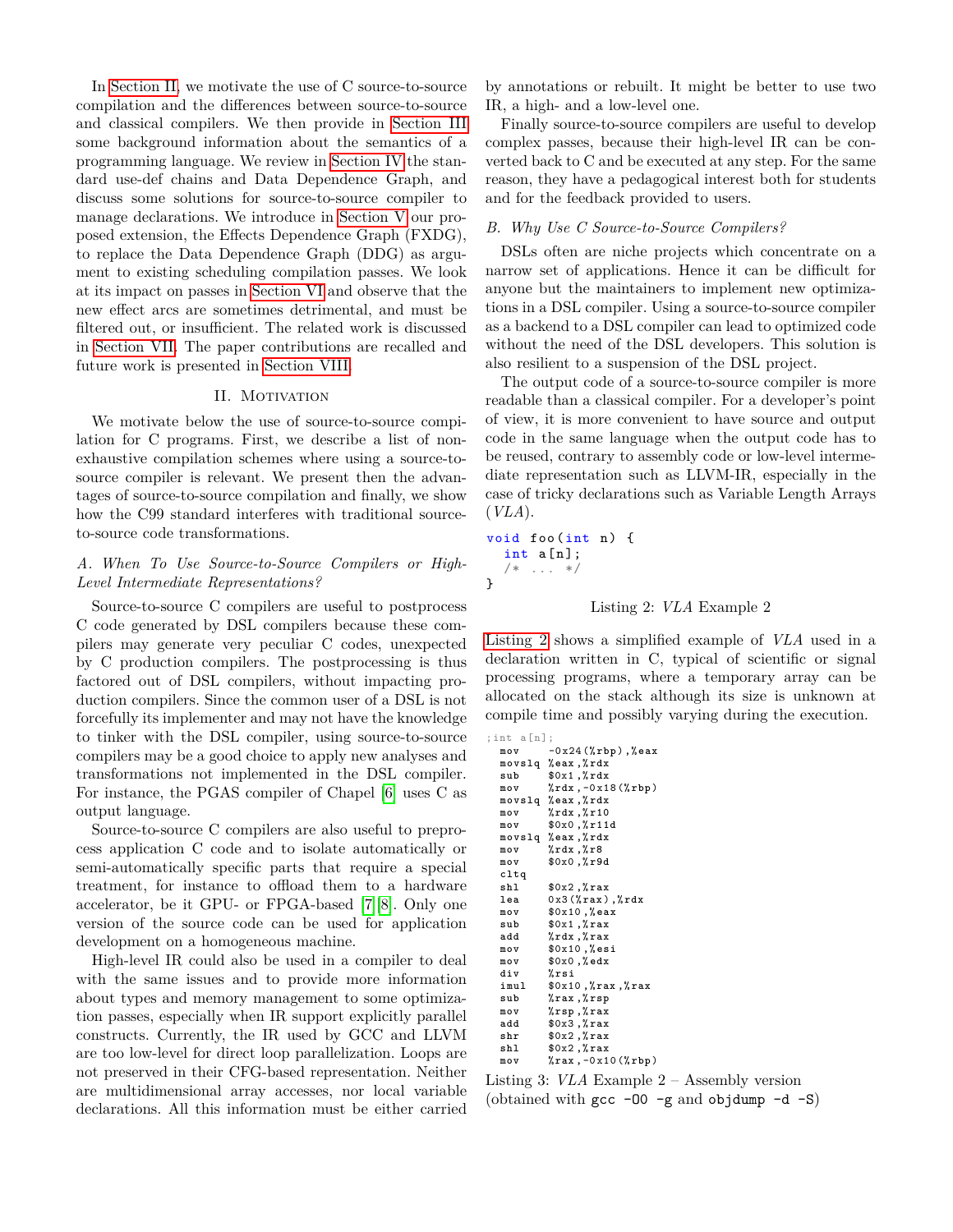Listing 3 is the corresponding x86 assembly output generated by the GCC compiler. The resulting assembly code is very complex, even with optimizations turned off, and it is difficult to guess that this is a *VLA* declaration without knowing it, for instance thanks to some annotation. We can find out that  $-\frac{0x}{4}$ ( $\pi$ bp) represents variable n, and -0x18(%rbp) represents Array a. But it is hard to interpret the other instructions as implementing a declaration.

```
; ModuleID = 'vla.c'
; Function Attrs: nounwind uwtable
define void @foo(i32 \binom{n}{n} #0 {
  %1 = alloca i32, align 4
  %2 = alloca i8*
  store i32 \frac{9}{6}n, i32* \frac{9}{6}1, align 4
  %3 = load i32* %1, align 4
  %4 = zext i32 %3 to i64
  %5 = \text{call } i8* @llvm.stacksave()
  store i8* %5 , i8 ** %2
  %6 = alloca i32, i64 %4, align 16
  \frac{2}{37} = load i8** \frac{2}{32}/* ... */
  call void @llvm . stackrestore (i8* %7)
  ret void
}
```

```
Function Attrs: nounwind
declare i8* @llvm . stacksave () #1
```

```
; Function Attrs: nounwind
declare void @llvm.stackrestore(i8*) #1
```
Listing 4: *VLA* Example 2 – LLVM-IR version (obtained with clang -O0 -S -emit-llvm)

```
/* ... */
#if __GNUC__ < 4 /* Old GCC 's, or compilers not GCC */
# define __builtin_stack_save () 0 /*not implemented */
# define __builtin_stack_restore (X) /* noop */
# endif
void foo (unsigned int llvm_cbe_n) {
  unsigned int llvm_cbe_tmp__1;
  unsigned char *11vm_cbe_tmp__2;
  unsigned int llvm_cbe_tmp_3;
  unsigned char *11vm_cbe_tmp__4;
  unsigned int *11vm_cbe_tmp__5;
  unsigned char *11vm cbe tmp 6 ;
  *(\texttt{\&}\texttt{llvm\_cbe\_tmp\_1})\ =\ \texttt{llvm\_cbe\_n}\,;llvm_cbe_tmp__3 = *(& llvm_cbe_tmp__1 );
llvm_cbe_tmp__4 = 0;
  *((\text{void}**)\&\text{llvm}\_\text{che\_tmp}\_\text{4}) = \text{__builtin}\_\text{stack\_save}();*(& llvm_cbe_tmp__2 ) = llvm_cbe_tmp__4 ;
llvm_cbe_tmp__5 = ( unsigned int *)
       alloca (sizeof (unsigned int)
         * ((( unsigned long long )( unsigned int )
         \text{llvm\_che\_tmp\_3}));
  llvm\_cbe\_tmp\_6 = *(& llvm\_cbe\_tmp\_2 );/ *__builtin_stack_restore ( llvm_cbe_tmp__6 );
  return ;
}
```
Listing 5: *VLA* Example 2 – LLVM-IR to C conversion (obtained with llc -march=c (version 3.0))

Listing 4 is a printout of the internal representation of our initial *VLA* example in LLVM. It is more readable that in assembly code. But due to its three-address code representation, many temporary variables are created. Moreover, internal built-ins have to be used to save the

stack and reload it. Listing 5 is the translation of the LLVM-IR to C, performed by LLVM version 3.0, because more recent versions of LLVM do not support anymore the regeneration of C code. The resulting generated code is quite different from the initial code and its simple *VLA*. It has been translated into a stack allocation, supported by many variables. Additional built-ins are used to save and restore the stack as the generation of LLVM-IR does.

Using good C source-to-source compilers, the programmer can easily compare the initial code and the resulting code after transformation. He/she can also execute the transformed code. Therefore the validation of changes, an essential stage in a production environment for critical codes, is facilitated. Moreover, the new code can be reanalyzed and new transformations can be applied as many times as necessary. Specific binary compilers, targeting particular architectures, can still be used in a second phase, if necessary.

The choice to make a source-to-source compiler for C is justified because C code is stable and portable; therefore maintenance is easier. Some other compilers for C++ and Objective-C, for PGAS or DSL languages even choose the C language as target or as intermediate language [9]. In this way, developing a C source-to-source compiler may even help to improve the results of these other compilers targeting C.

#### *C. A Pedagogical Example*

```
void example () {
   int i;
   int a[10] , b [10];
   for(i=0; i < 10; i++) {
      a[i] = i;typedef int mytype ;
      mytype x;
      x = i;
      b[i] = x;}
   return ;
}
```
Listing 6: C99 for loop with a typedef statement and a variable declaration inside the loop body

```
void example () {
   int i;
   int a[10] , b [10];
   for(i=0; i < 10; i++)a[i] = i;for(i=0; i < 10; i++)typedef int mytype ;
   for(i=0; i < 10; i++)mytype x;
   for(i=0; i<10; i++) {
      x = i;b[i] = x;}
   return ;
}
```
Listing 7: After (incorrect) loop distribution of Listing 6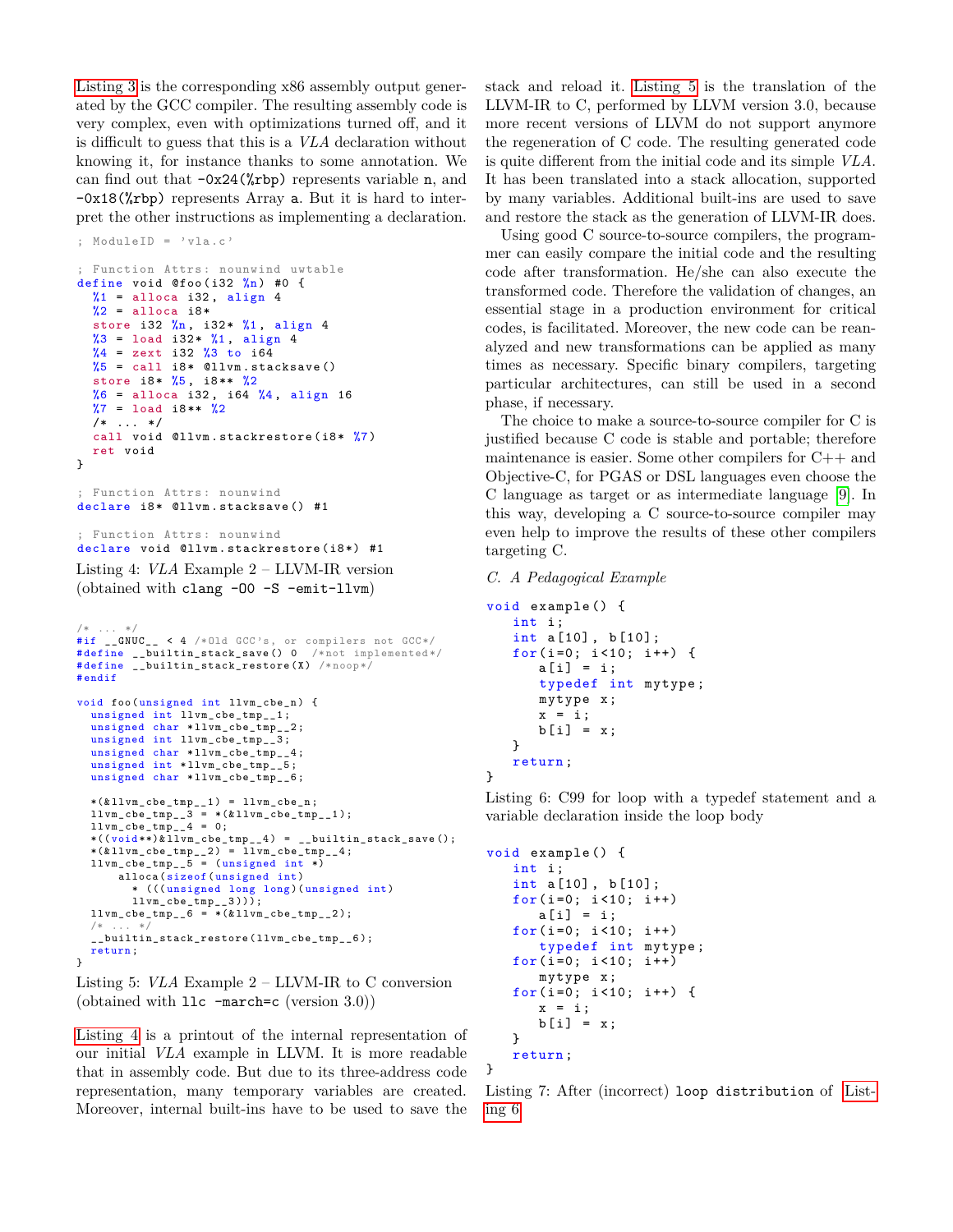

Figure 1: Data Dependence Graph for Listing 6

Consider the C99 for loop example in Listing 6. It has been designed to highlight all issues linked to type and variables declarations. This code contains in its loop body declarations for a type and a variable at Lines 6-7. When *loop fission*/*distribution* [1][4] is applied blindly onto this loop, the typedef and the variable declaration are also distributed, as shown in Listing 7.

The loop distribution algorithm relies on the Data Dependence Graph (see Section IV) to detect cyclic dependencies between the loop body statements. Yet the type and variable declarations carry no data dependencies towards the following statements or the next iteration, thus causing an incorrect loop distribution.

The Data Dependence Graph (DDG) of Listing 6 is represented in Figure 1.  $W \to R$  arcs represent flow dependences,  $R \to W$  are anti-dependences and  $W \to W$  are output dependences. According to this traditional DDG, no data dependence exists between the type declaration (typedef int mytype;), the variable declaration (mytype  $x$ ;) and the two statements referencing Variable  $x (x = i;$  $b[i] = x;$ 

This example is contrived but it highlights the inadequacy of the Data Dependence Graph for some classic transformations when applied to C99 source codes containing declarations anywhere. The dependence arcs required by type and declaration are missing. A similar example with *VLA* is presented in Listing 10. Somewhat extreme examples could combine declarations of new types and  $VLA$  as in int size = x; struct mystruct { int member1[size]; };.

One can objects that a compiler should not take declarations into account in the first place, but a source-tosource compiler has to regenerate declarations at some point. Moreover, a *VLA* declaration always depends on a computation statement and thus has to be treated separately by the compiler.

#### III. Background and Notations

We have based our work on some code transformation passes of the PIPS compiler [10][11] and on its highlevel intermediate representation. Aiming at automatic interprocedural code parallelization, optimization and offloading, it features a wide range of analyses and transformations over Fortran and C code. It is also interfaced with polyhedral compilers.

To carry out its analyses, PIPS relies on the notion of *memory effects*, which reflect how a code statement interacts with the computer memory.

To explain how we deal with declaration statements, we have to introduce several basic concepts used to define the semantics of imperative programming languages.

In Fortran and C, variables are linked to three different concepts: an *Identifier* is the name given to a specific variable; a *Memory Location* is the underlying memory address, usually used to evaluate *Identifier*; and a *Value* is the piece of data effectively stored at that memory address. For instance, a C variable declaration such as int a; maps an *Identifier* to a *Memory Location*, represented by &a, and usually allocated in the stack.

To link these concepts, two functions are also defined [12]: the *Environment* function *ρ* takes an *Identifier* and yields some corresponding *Memory Locations*; and the *Memory State* or *Store* function *σ* gives the *Value* stored in a *Memory Location*. With the above, a *Statement S* can be seen as transforming a *Store* and/or an *Environment*, in case of additional declarations, into another. We call *memory effects* of a *Statement S* the set of *Memory Locations* whose *Values* have been used or modified during the execution of *S*. *Effects E* are formally defined as a function taking a *Statement* and returning a mapping between a pre-existing *Memory State* and a set of *Memory Locations*.

Equation 1 to 4 provide the formal representation of the concepts defined above.

$$
\rho \in Env = \tIdentifier \to Loc \t(1)
$$

 $\sigma \in Store =$  *Loc* → *Value* (2)

$$
S: \quad Store \times Env \rightarrow Store \times Env \tag{3}
$$

 $E:$  *Statement*  $\rightarrow$  (*Store*  $\times$  *Env*  $\rightarrow$   $\mathcal{P}(Loc)$ ) (4)

Note that named types are not modeled here to simplify the presentation; their declaration and uses are equivalent to variable declarations and references.

Memory effects are divided into two categories: READ effects represent a set of *Memory Locations* whose *Values* are used, but not modified, whereas WRITE effects represent *Memory Locations* whose *Values* are defined during the execution of *S* on a given *Memory State*. A statement's READ and WRITE effects, usually overapproximated for safety by static analyses, satisfy specific properties [13], which can be used to show that Bernstein's conditions [14] are sufficient to exchange two statements without modifying their combined semantics.

Many analysis and transformation passes in PIPS are based on these memory effects, called *effects* for simple scalar variables or array *regions* for convex set of array elements. In particular, effects are used to build use-def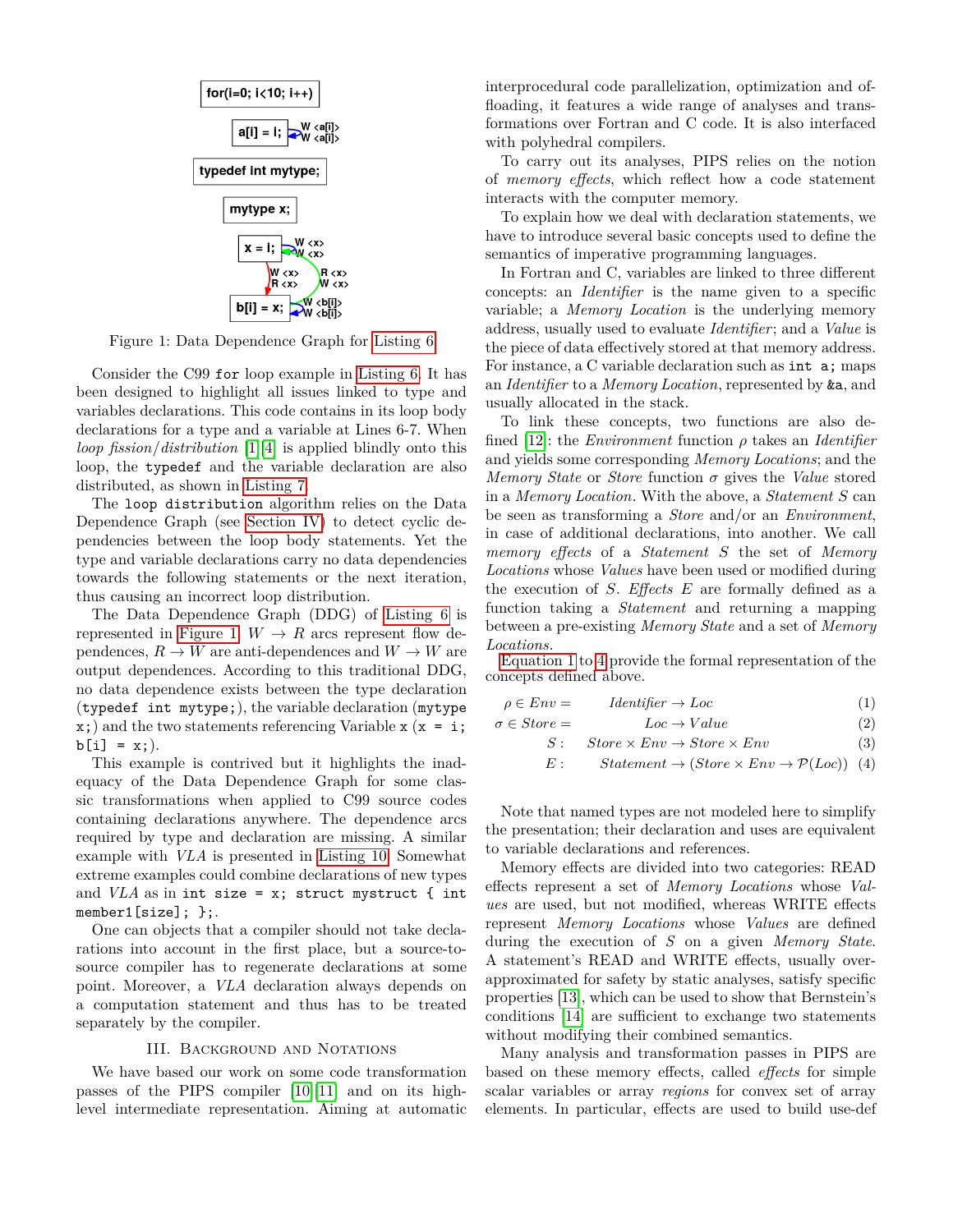chains and the Data Dependence Graph between statements. More information about *effects* and *regions* can be found in [15].

#### IV. DATA DEPENDENCE GRAPH

The Data Dependence Graph is used by compilers to schedule statements and loops. A standard Data Dependence Graph [1][4] exposes essential constraints that have to be met to prevent incorrect reordering of operations, statements, or loop iterations. A Data Dependence Graph is composed of three different types of constraint arcs: flow, anti- and output dependencies.

Note that the Data Dependence Graph is based on store memory read and write operations, a.k.a. uses and definitions. C declaration statements may perform reads and writes when variables are initialized by expressions and allocated in the stack. However initializations of static variables should not generate such effects. Furthermore, the declaration of dependent types with a typedef statement also requires memory read effects. Finally, accesses to variables with dependent types may require implicit read accesses to the definition of their types, either to check that an array access is within bounds, or to generate the element address computation.

So, to take into account the mechanisms used by the compiler, implicit memory accesses have to be added to obtain sufficient READ and WRITE effects. We want to keep these new accesses implicit to make further analyses and transformations easier, and to be able to regenerate a source code as close as possible to the original. Standard high-level use-def chains and DDG are unaware of these implicit dependencies. However, these are key features when distributed loops [4] or when performing a statement isolation [16].

#### *A. Limitations*

The problem with the standard Data Dependence Graph is that the ordering constraints are only linked to memory accesses. A conventional Data Dependence Graph does not take into account the addresses of the variables, and even less the declaration of new types, even when they are necessary to compute a location. More precisely, a Data Dependence Graph only considers constraints on the *Store* function, and not on the *Environment* function. In fact, when the C language, especially the C99 standard, is considered, many features imply new scheduling constraints for passes using the Data Dependence Graph.

- **Declarations anywhere** is a new feature of C99, also available in C**++**. This feature implies for a source-to-source compiler to consider these declarations and to regenerate the source code with the declarations at the right place within the proper scope.
- **Dependent types** especially variable-length arrays (*VLA*), are a new way to declare dynamic variables

| void example() $\{$       | $void example() { }$           |
|---------------------------|--------------------------------|
| int i;                    | int i;                         |
| int $a[10]$ , $b[10]$ ;   | int $a[10]$ , $b[10]$ ;        |
| typedef int mytype;       | typedef int mytype;            |
| mytype x;                 | mytype x;                      |
| for(i=0; i<10; i++) {     | for(i=0; i<10; i++)            |
| $a[i] = i;$               | $a[i] = i;$                    |
| $x = i$ ;                 | for(i=0; i<10; i++) {          |
| $b[i] = x;$               | $x = i$ ;                      |
| ł                         | $b[i] = x;$                    |
| return:                   | ł                              |
| }                         | return:                        |
| Listing 8: After applying | }                              |
| flatten code to Listing 6 | 9:<br>After<br>Listing<br>loop |

in C99. Declarations cannot in general be grouped at the same place, regardless of precedence constraints.

distribution of Listing 8

• **User-defined types** such as struct, union, enum or typedef can also be defined anywhere inside the source code, creating dependences with the following uses of this type to declare new variables or new types.

#### *B. Workarounds*

A possible approach for solving these issues in a sourceto-source compiler is to mimic the behavior of a standard compiler that generates machine code with no type definitions or memory allocations. In this case, we can distinguish two solutions.

The first one works only on simple code, without dependent types. The declarations can be grouped, at the expense of stack size and name obfuscation, at the beginning of the enclosing function scope.

The second one is more general. The memory allocations inserted by the conventional binary compiler can be reproduced. Analyses and code transformations are performed on this low-level IR. Then the source code is regenerated without the low-level information.

*1) Flattening Code:* Code flattening is designed to move all declarations at the beginning of functions in order to remove as many environment extensions, introduced by braces in C, as possible, to have only one scope and to make basic blocks as large as possible. As a consequence, all the variables end up in the function main scope, and declaration statements can be ignored when scheduling executable statements.

Some alpha-renaming may have to be performed during this scope modification: if two variables share the same name but have been declared in different scopes, new names are generated, considering the scope, to replace the old names while making sure that two variables never have the same name.

This solution is easy to implement and can suit a simple compiler.

The result of Listing 6 after calling flatten code is visible on Listing  $8^1$ . Listing 9 is the result of a loop

<sup>1</sup>Generated variables are really new variables because they have different scopes.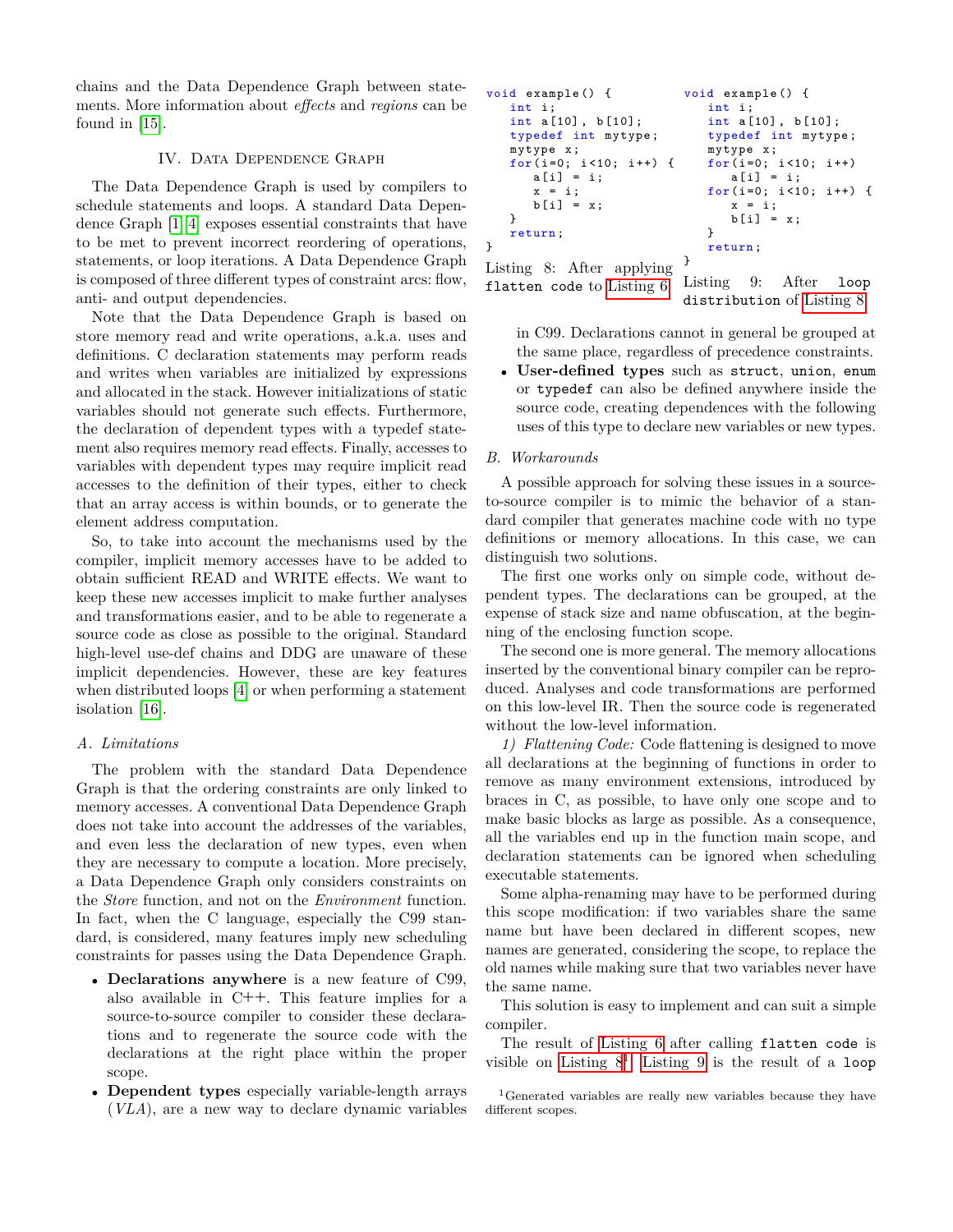distribution performed on Listing 8. Note that the second loop is no longer parallel and that a privatization or symbolic evaluation pass is necessary to reverse the hoisting of the declaration of x.

However, this solution only works on simple programs without dependent types, because dependent types imply a flow dependence between some computation statements and the declaration statement. For instance, a *VLA* using a previously computed quantity as size. As a consequence, the declarations cannot be moved up systematically anymore.

Besides, even in simple programs, the operational semantic of the code can be changed. In our above example, flatten code implies losing the locality of the variable x. As a consequence, the second loop cannot be parallelized, because of the dependence to the shared variable x. Without flatten code, the variable x is kept in the second loop, which remains parallel.

Furthermore, code flattening can produce an increase in stack usage. For instance, if a function has *s* successive scopes that declare and use an array a of size *n*, the same memory space can be used by each scope. Instead, with code flattening, *s* declarations of different variables a1, a2, a3. . . are performed, so *s*×*n* memory space is used.

Code flattening also reduces the readability of the code, which is unwanted in a source-to-source compiler. The final code should be as close as possible to the original code.

*2) Frame Pointer and Low Level Representation:* Another solution is to reproduce the assembly code generated by a standard compiler, e.g. GCC. A hidden variable, called the current frame pointer (fp), corresponds to the location where the next declared variable will be allocated. At each variable declaration, the value of this hidden variable is updated according to the size of the variable type. In x86 assembly code, the stack base pointer ( $[e|r]bp$ ) with an offset is used. Moreover, for all user-defined types, hidden variables are also added to hold the sizes of the new types. In this way, the source-to-source compiler performs like a binary compiler.

However, this method would lead to the addition of many hidden variables. All of these hidden variables must have a special status into the internal representation of the source-to-source compiler. Moreover, this solution adds constraint arcs that do not exist. Since all declarations depend on the frame pointer, which is modified after each declaration, no reordering between declarations is legal, for instance. With the special status of these new variables, the generation of the new source code is also modified and can be much harder to perform.

Instead of reproducing the assembly code, a low level representation like the LLVM-IR introduces built-ins and makes use of the low-level alloca instruction. Using a low-level intermediate representation has the advantages of being easier to implement and to understand than the frame pointer solution discussed above. However, applying some source-to-source transformations such as loop distribution onto this kind of intermediate representation is much harder, and the handling of the custom types is lost.

For instance, the loop distribution of Listing 10 may result in Listing 11. With an LLVM-IR as Listing 12, this transformation implies to successfully add a new stack save and stack restore built-ins for the two different loops. That will be difficult.

Nevertheless, the regeneration of a high-level source code from these new internal representations has to be redesigned completely so as to ignore the hidden variables or to manage the new built-ins while considering the type and program variable declarations. Thus this solution is not attractive for a source-to-source compiler.

#### V. Effects Dependence Graph

Instead of modifying the source code or adding hidden variables, we propose to use the code variables, including the type variables, to model the transformations of the environment and type functions. For this purpose, we extend the memory effects analysis presented in Section III by adding an environment function for read/write on variable memory locations, and a type declaration function for read/write on user-defined types. By extending the effects analysis with two new kinds of reads and writes, we define a new dependence graph that extends the standard Data Dependence Graph. We name it the Effects Dependence Graph (FXDG).

**Definition** (Effects Dependence Graph)**.** *The Effects Dependence Graph is an extension of the Data Dependence Graph taking into account the environment and the type declaration functions.*

#### *A. Environment function ρ*

The effects on the environment function  $\rho$ , read and write, are strictly equivalent to the effects on the store function  $\sigma$ , a.k.a. the memory. A read environment (RE) effect is an application of  $\rho$ , which returns the location of an identifier. A write environment (WE) effect updates the function  $\rho$  and maps a newly declared identifier to a new location or removes it from the function domain. Thus when a variable is declared, a new memory location is allocated, which implies a WE effect on the function *ρ*. Its set of bindings is extended by the new pair (identifier, location) in the same way that an affectation statement binds a pair (location, value). Similarly, when a variable is accessed within a statement or an expression, be it for a read or a write, the environment function *ρ* is used to obtain the corresponding location resulting in a RE effect.

As a consequence, effects on the environment function *ρ* track all applications and modifications of *ρ* without ever taking into account the value that  $\sigma$  maps to a location.

Effects on the environment function correspond to the use of the symbol table. When a new entry in the symbol table is made, *i.e.* a declaration statement, a WE effect is attached to this statement. When the symbol table is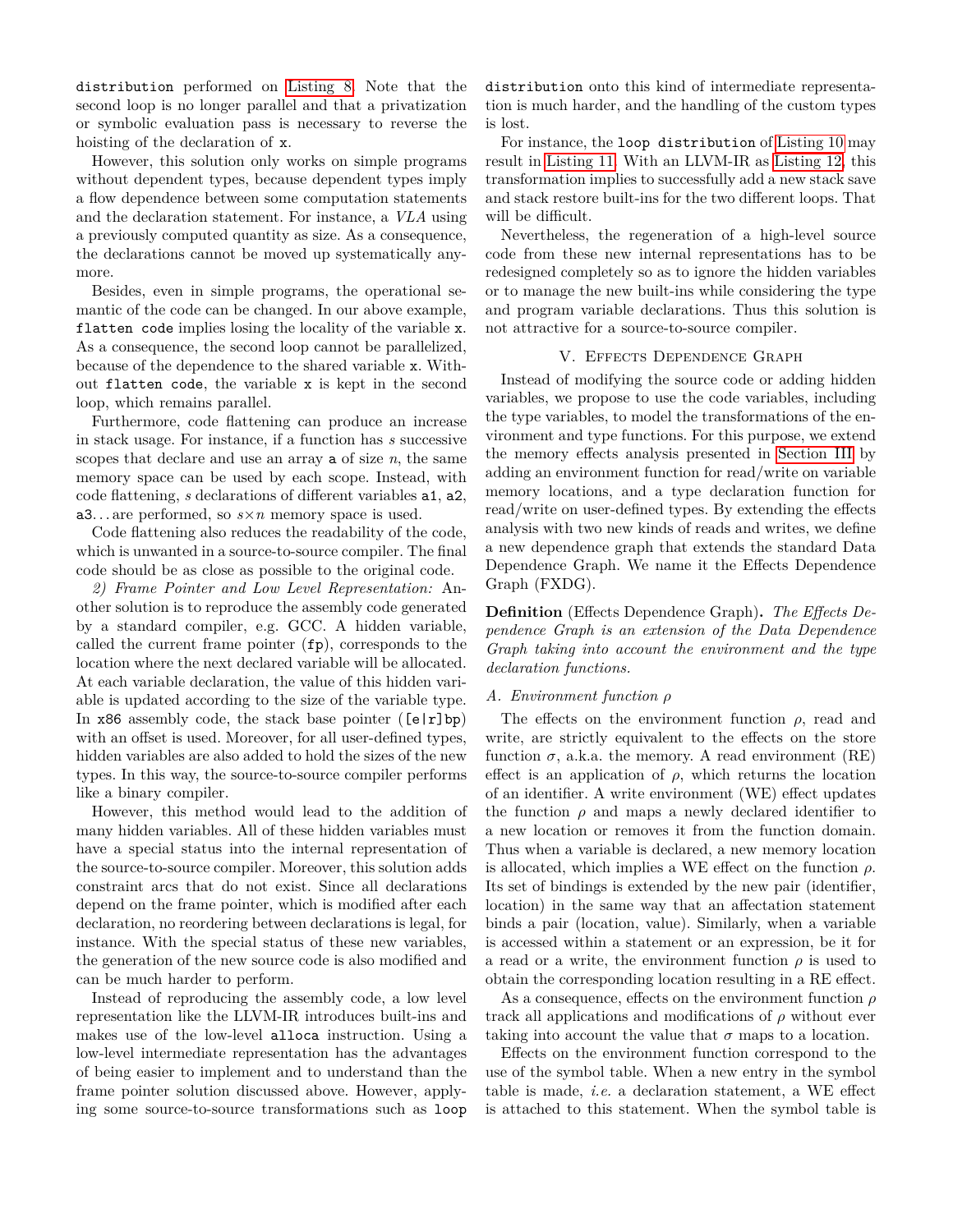```
void example () {
   int i, j, x, y;
   for (i=1; i<10; i++) {
       int a[i];
       int b[i];
       for (j=0; j < i; j++) {
           a[j] = j+i;
b[j] = j*i;
          x+=a[j];y+=b [j];
       }
   }
}
```
Listing 10: Two *VLA* declared inside a loop

```
void example () {
   int i, j, x, y;
   for (i=1; i<10; i++) {
       int b[i];
       for (j=0; j < i; j++)b[j] = j * i;for (j=0; j < i; j++)y \leftarrow b[j];}
   for (i=1; i<10; i++) {
       int a[i];
       for (j=0; j < i; j++)a[j] = j+i;
for (j =0; j<i; j ++)
x += a[j];
   }
}
```
Listing 11: After loop distribution of Listing 10

accessed to retrieve a location, a RE effect is attached to the statement causing that access.

#### *B. Type function τ*

To support memory allocation, the type function *τ* maps a *type identifier* to the number of bytes required to store its values. It is used for all user-defined types, be they typedef, struct, union or enum. The effects on *τ*, read type (RT) and write type (WT), correspond to apply and update operations. When a new user-defined type is declared,  $\tau$  is updated with a new pair (identifier, size). This is modeled by a WT effect on  $\tau$ . When a new variable is declared with a user-defined type, the type function *τ* is applied to the type identifier, *i.e.*, a RT effect occurs.

#### *C. Representation*

The traditional read and write effects on the store function, a.k.a. memory, are thus extended in a natural way to two other semantic functions, the environment and the type functions. The common domain of these two new functions is the identifier set, for variables and userdefined types. The traditional memory effects are more difficult to implement because they map locations and not identifiers to values. However, a subset of the location domain is mapped one-to-one to identifiers. Thus, the three different kind of effects can be considered as related to maps from locations to some ranges, which unify their implementation.

```
define void @example () #0 {
  %i = alloca i32, align 4
  ; [ alloca others variables ...]
  %1 = alloca i8*
; for (i =1; i <10; i ++) {
  store i32 1, i32* %i, align 4
  br label %2
; <label >:2
  %3 = load i32* %i, align 4<br>%4 = icmp slt i32 %3, 10
  br i1 \frac{4}{9}, label \frac{4}{9}, label \frac{4}{9}; <label >:5
; save the stack
  %8 = \text{call } i8* \text{ @llvm} .stacksave()store i8* %8, i8** %1
; int a[i];
  %6 = load i32* %i, align 4
  \frac{27}{17} = zext i32 %6 to i64
  %9 = alloca i32, i64 %7, align 16
; int b[i];
  %10 = load i32* %i, align 4
  %11 = zext i32 %10 to i64
  %12 = alloca i32, i64 %11, align 16
; for ( j = 0 ; j < i ; j++)store i32 0, i32* \frac{1}{2}, align 4
  br label %13
; <label >:13
; [ computation ...]
;}
; restore the stack
  %46 = load i8** %1call void @llvm.stackrestore(i8* %46)
;}
; <label >:50
  ret void
}
```
Listing 12: LLVM-IR of Listing 10

#### *D. Implementations*

The new effects can be implemented in two different ways, with different impacts on the classical transformations based on the Data Dependence Graph.

The first possibility is to consider separately the effects on stores, environments and types, and to generate usedef chains and dependence graphs for each of them, and possibly fusing them when it is necessary.

The second possibility is to label the effects and then use a unique Effects Dependence Graph to represent the arcs due to each kind of functions. Passes based purely on the Data Dependence Graph have to filter out arcs not related to the store function.

*1) Merging different dependence graphs:* The first approach creates a specific dependence graph for each kind of effects, a Data Dependence Graph, an Environment Dependence Graph and a Type Dependence Graph. To obtain the global Effects Dependence Graph required as input by passes such as loop distribution, these three graphs could be fused via a new pass.

As an example, PIPS manages resources for effects on variable values and could manage two new resources for effects on environment and for effects on types. With three effect resources, it is now possible to generate three different dependence graphs, one for each of our effect resources: a Data Dependence Graph, an Environment Dependence Graph and a Type Dependence Graph. The union of the three different dependence graphs of the example in Listing 6, the total Effects Dependence Graph,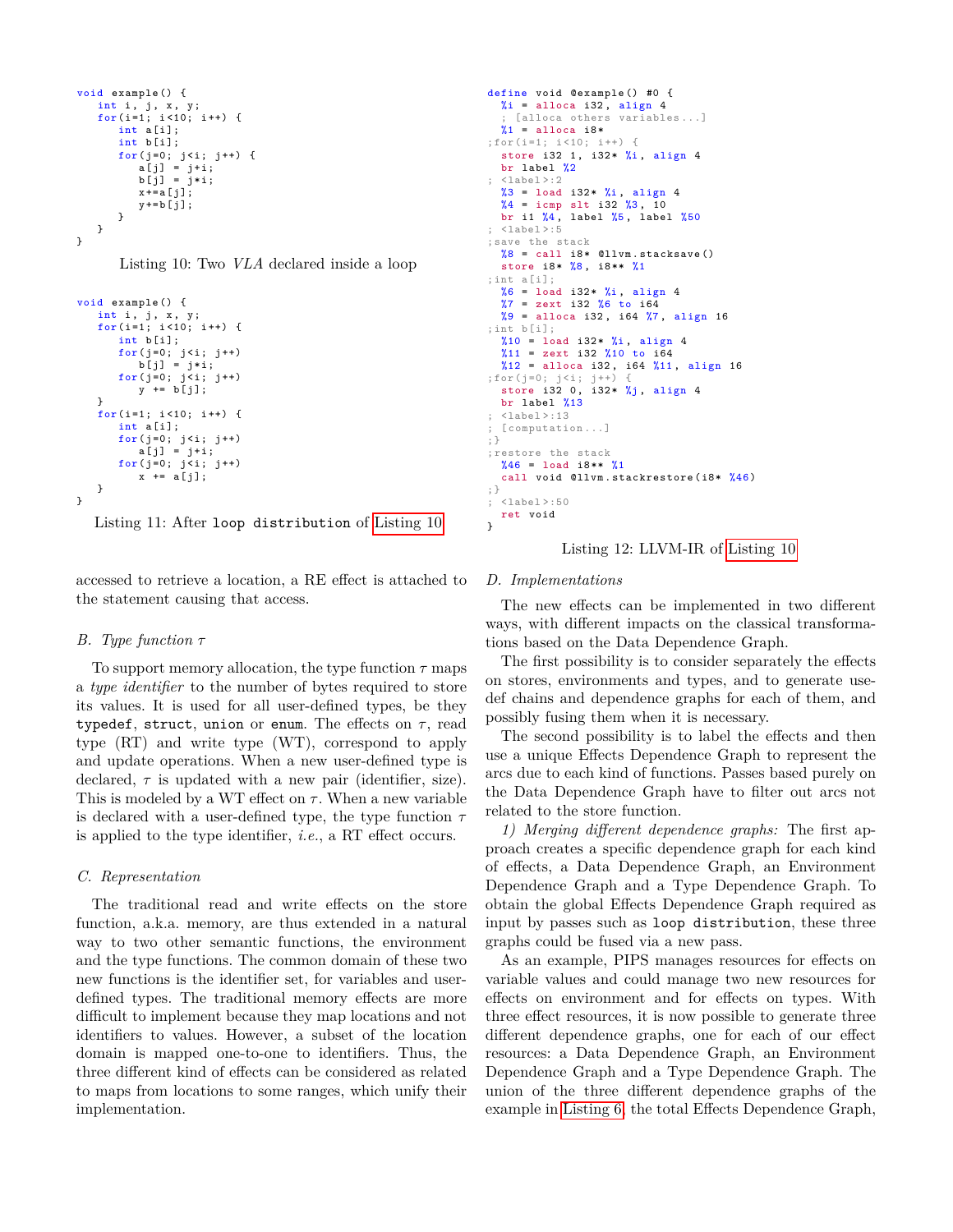is presented in Figure 2. The traditional data dependences (W, R) are represented with full arcs, when environment dependences (WE, RE) are in dashed arcs and type dependences (WT, RT) in dotted arcs.

```
void example () {
   int i;
   int a[10] , b [10];
   for (i=0; i<10; i++)a[i] = i;for (i=0; i<10; i++) {
      typedef int mytype ;
      mytype x;
      x = i;b[i] = x;}
   return ;
}
```
Listing 13: After loop distribution of Listing 6 using its Effects Dependence Graph

With these new dependence graphs, the loop distribution algorithm produces the expected Listing 13. The loops can then be properly parallelized. Since we have a dependence graph for each kind of effects, we can independently select which dependence graph we need to compute or use.



Figure 2: Effects Dependence Graph for Listing 6

Still, at the implementation level, these independent dependence graphs also imply to launch three different analyses and to fuse their results with a fourth pass to obtain the Effects Dependence Graph for loop distribution.

*2) A unique dependence graph:* The second approach consists in extending the current use-def chains and data dependence graph with the different kinds of effects. On this Effects Dependence Graph, some labeling is used to distinguish between the different kinds of effects: data *values*, memory *locations* and *types*.

Since the change is applied at the lowest level of the data structure definition, the existing passes dealing with reads and writes are left totally unchanged. The Effects Dependence Graph for Listing 6 is identical to the result of the first approach (Figure 2).

This implementation leads to the same output of loop distribution and loop parallelization as the three graph approach (see Listing 13). Besides, only one dependence graph is generated; so we do not need to manage three different ones, plus their union.

However, since the Data Dependence Graph is replaced by an unique Effects Dependence Graph, the source-tosource transformations that now use the Effects Dependence Graph must take into account new constraints. Sometimes, the Effects Dependence Graph implies too many constraints which can be detrimental for some source-to-source transformations. These issues are studied in the next section.

#### VI. Transformations and Analyses

The introduction of the Effects Dependence Graph allows source-to-source compilers to better support the C99 specification. However, not all classical code transformations and analyses benefit from this new data structure. In this section, we discuss the impact of substituting the Data Dependence Graph by the Effects Dependence Graph in source-to-source compilers.

#### *A. Effects Dependence Graph Compatibility*

Some transformations require the new environment effects and the corresponding dependencies. In fact, in some passes, we cannot move or remove the declaration statements.

The first example is the Allen & Kennedy [17] algorithm on for loop parallelization and distribution that we used in Subsection II-C. These algorithms were designed for the Fortran language initially, without taking declarations into account since they are grouped before the first executable statement. When proposing solutions to extend them for the C language, Allen & Kennedy [3] only focused on pointer issues and not on declaration ones.

Another typical algorithm that requires our Effects Dependence Graph is Dead Code Elimination [1]. Without our Effects Dependence Graph, the traditional dead code elimination pass either does not take declarations into count, *i.e.*, never eliminates a type or variable declaration statement, or always eliminates them since no dependence arcs link them to useful statements. So, if applied to the high-level internal representation of a source-to-source compiler and not to a three-address code one, the dead code elimination pass either performs half of its job, or generates illegal code when the classical use-def chains is the underlying graph.

#### *B. Filtering the Effects Dependence Graph*

When the legality of a pass is linked to the values reaching a statement, the new arcs, which embody address or type information, are not relevant. For instance, a forward substitution pass uses the use-def chains, also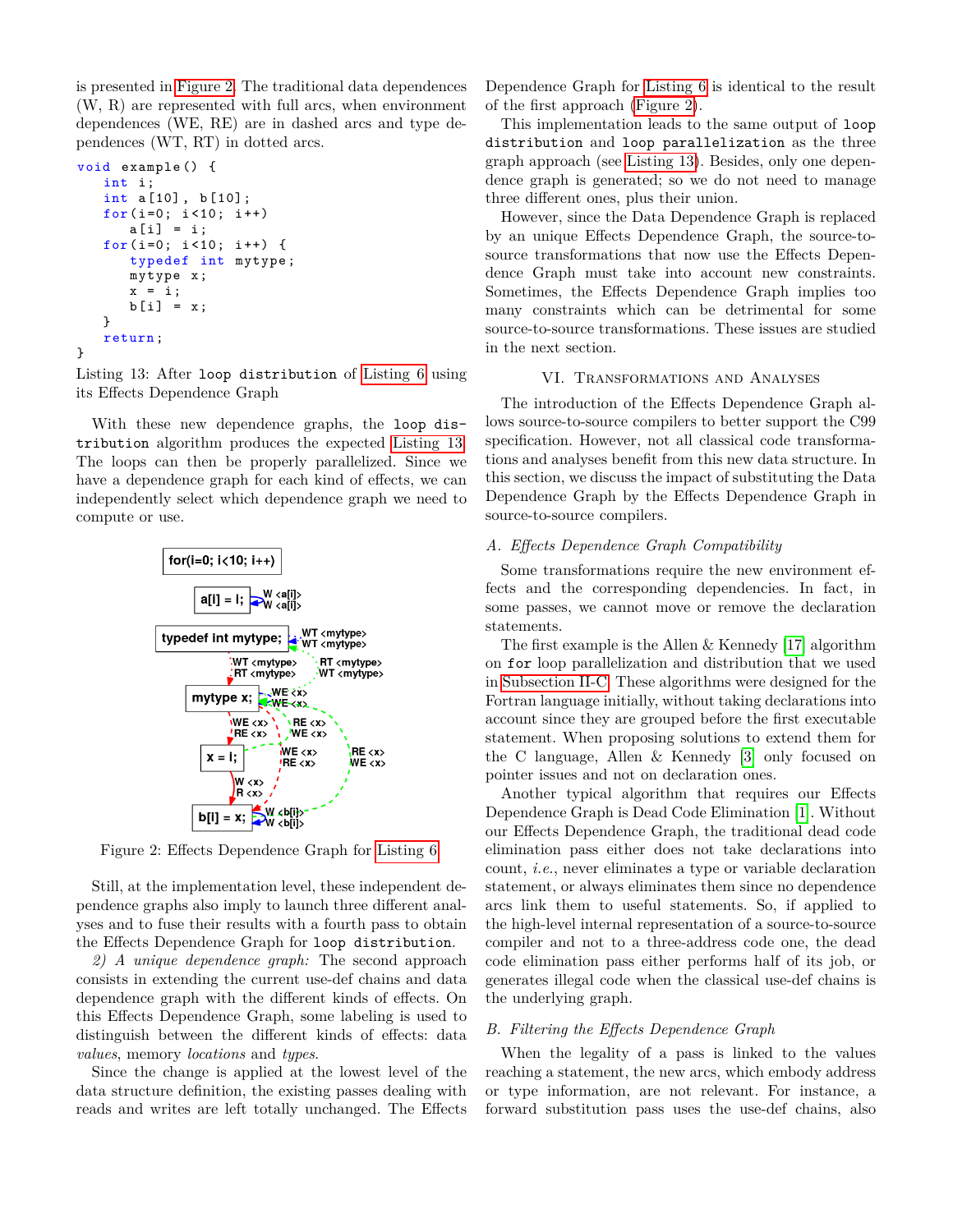known as reaching definitions, to determine if a variable value is computed at one place or not. Additional arcs due to the environment are not relevant and should not be taken into account.

When applying Forward Substitution [1] to the loop body of Listing 13, the Read after Write Environment dependence arc between the statements mytype x; and  $b[i] = x$ ; prevents the compiler from substituting x by i. Filtering out the Environment and Type Declaration effects or arcs is, in this pass, necessary to retrieve its expected behavior.

#### *C. Adapting the Effects Dependence Graph*

Some transformations do not use scheduling information, but their standard implementations may not be compatible with type declarations or dependent types.

For instance, the pass that moves declaration statements at the beginning of a function in PIPS (flatten code) does not use data dependence arcs. When dependent types or simply variable-length arrays are used in typedef or variable declaration statements, scheduling constraints exist and must be taken into account. A new algorithm is required for this pass, and the legality of the existing pass can be temporarily enforced by not dealing with codes containing dependent types.

In the same way, loop unrolling, full or partial, does not modify the order of statements and does not take any scheduling constraint into consideration. However, its current implementation in PIPS is based on alpha-renaming and declaration hoisting to avoid multiple scopes within the unrolled loop or the resulting basic block. This is not compatible with dependent types, and non-dependent types are uselessly renamed like ordinary variables.

Polyhedral scheduling as performed in Pluto [18] or PPCG [19] should be compatible with Effects Dependence Graph. However, the code generation phase based on a multidimensional affine schedule, Cloog [20], is unlikely to generate valid C99 code as input statements can be repeated without paying attention to scoping issues. For instance, an affine schedule corresponding to a loop peeling requires a copy of the loop body as preamble or postlude.

#### VII. Related Work

We did not find any directly related work deal either with restricted input, e.g. polyhedral compilers and static control parts (SCoPs [21]), or are using robust parsers and low-level intermediate representations [19][22].

Pluto [18] and PPCG [19], for instance, only work on restricted parts of the input code defined by pragma directives. In these parts of the code, Pluto cannot deal with declarations. However, PPCG is able to deal with basic variable declarations in loop nests by flattening them outside the loops, though it does not handle *VLA* depending on a loop variable or typedefs. Other tools using multidimensional affine schedules such as XFOR tools [23] cannot handle variable and type declarations either. As multidimensional schedules are usually linked to unreadable codes, this is not too much of an issue for such source-to-source compilers, or for high-level IR.

The popular and robust parser Clang with its lowlevel intermediate representation LLVM-IR [24] also has problem to generate a simple readable representation of variable length arrays, like Listing 4 and Listing 5 illustrate it. It is partially due to its three-address code representation.

The source-to-source compiler from and to LLVM-IR can be used, but not to regenerate a C source code, since Version 3.1 of LLVM removed this option. Even in version 3.0, the regenerated C source code is quite different from the original input source code due to the low level representation that was passed by.

Other source-to-source research compilers such as Oscar [25] and Cetus [26] simply do not support the C99 standard.

Among work that is indirectly related, the memory allocation issue can be dealt with in different ways by optimizers operating on low-level representations. The stack allocation of local variables could be performed first without reusing stack space so as not to create spurious conflicts preventing parallelization and statement scheduling, and a second pass could reallocate variables in a more compact way once the schedule is known. A usual approach performs variable and possibly array privatization to remove related dependencies, but this may involve a new memory allocation pass. A third approach involves a live-range analysis to filter out dependencies created by stack reuse when scheduling and to preserve the front-end stack allocation.

#### VIII. Conclusion

C99 is a challenge for source-to-source compilers that intend to respect the different scopes of the input code and generate a better and more readable output code.

We show that some traditional algorithms fail when applied to a high-level intermediate representation, because the use-def chains and the data dependence graph do not carry enough scheduling constraints. We have explored three different ways to solve this problem. We showed that adding effects and arcs for transformations and using the current type mapping and environment function solution best respect the original source code and existing passes. We also showed that the new kinds of read and write effects fit easily in the traditional use-def chains and data dependence graph structures. Passes that need the new constraints are working right away when the data dependence graph is replaced by the effects dependence graph. Some passes are hindered by these new constraints and must filter them out, which is very easy to implement. Finally, some other passes are invalid for C99 declarations, but are not fixed by using the Effects Dependence Graph because they do not use scheduling constraints that have to be met. This extension has been used for several years